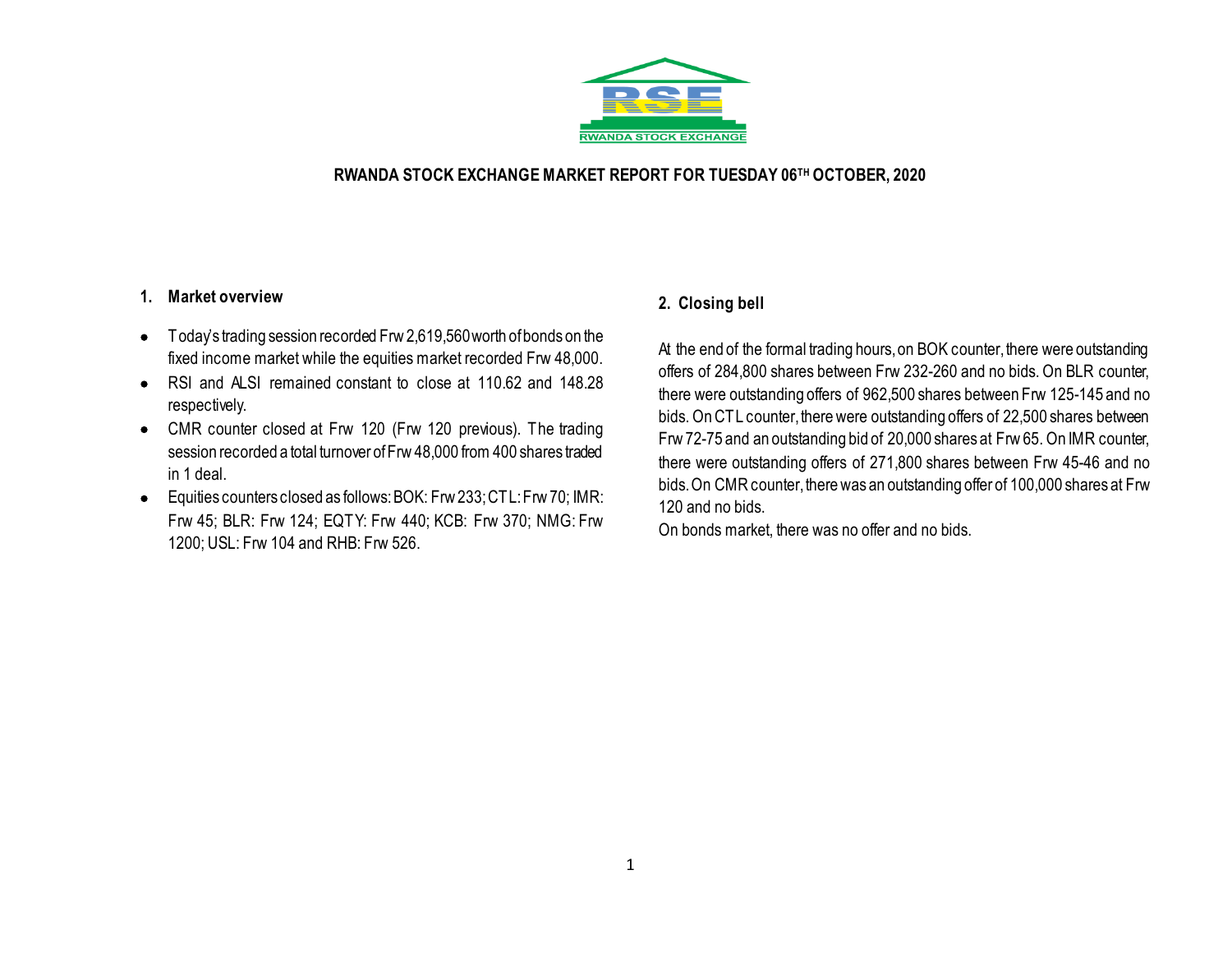#### **3. Equities Market on 06/10/2020**

| <b>ISIN-CODE</b>    | <b>Stock</b>              | <b>High</b>                    | Past 12<br>months<br>Low       | <b>High</b>  | <b>Today's session</b><br>Low | <b>Closing</b>  | Prev.      | Change       | <b>Volume</b> | <b>Value</b> |
|---------------------|---------------------------|--------------------------------|--------------------------------|--------------|-------------------------------|-----------------|------------|--------------|---------------|--------------|
| RW000A1JCYA5        | <b>BOK</b>                | 275                            | 233                            | 0.00         | 0.00                          | 233             | 233        | 0.00         | 0.00          | 0.00         |
| RW000A1H63N6        | <b>BLR</b>                | 147                            | 124                            | 0.00         | 0.00                          | 124             | 124        | 0.00         | 0.00          | 0.00         |
| KE0000000380        | <b>NMG</b>                | 1,200                          | 1,200                          | 0.00         | 0.00                          | 1,200           | 1,200      | 0.00         | 0.00          | 0.00         |
| KE0000000315        | <b>KCB</b>                | 370                            | 370                            | 0.00         | 0.00                          | 370             | 370        | 0.00         | 0.00          | 0.00         |
| KE0000000489        | <b>USL</b>                | 104                            | 104                            | 0.00         | 0.00                          | 104             | 104        | 0.00         | 0.00          | 0.00         |
| KE0000000554        | EQTY                      | 445                            | 350                            | 0.00         | 0.00                          | 440             | 440        | 0.00         | 0.00          | 0.00         |
| <b>RW000A14UYP4</b> | <b>CTL</b>                | 80                             | 55                             | 0.00         | 0.00                          | $\overline{70}$ | 70         | 0.00         | 0.00          | 0.00         |
| <b>RW000A2DN989</b> | <b>IMR</b><br><b>IMRR</b> | 90<br>$\overline{\phantom{a}}$ | 42<br>$\overline{\phantom{a}}$ | 0.00<br>0.00 | 0.00<br>0.00                  | 45<br>39.6      | 45<br>39.6 | 0.00<br>0.00 | 0.00<br>0.00  | 0.00<br>0.00 |
| ZAE000244737        | <b>RHB</b>                | 0.00                           | 0.00                           | 0.00         | 0.00                          | 526             | 526        | 0.00         | 0.00          | 0.00         |
| RW000A2QAPH5        | <b>CMR</b>                | 0.00                           | 0.00                           | 120          | 120                           | 120             | 120        | $+0.00$      | 400           | 48,000       |

| <b>Market Status</b> |          |  |  |  |  |  |  |  |
|----------------------|----------|--|--|--|--|--|--|--|
| 08h50-08h59          | Pre-Open |  |  |  |  |  |  |  |
| 09h00-12h00          | Open     |  |  |  |  |  |  |  |
| 12h00-08h50          | Close    |  |  |  |  |  |  |  |

| <b>INDICES</b>         | <b>Previous</b> | <b>Today</b> | <b>Points</b> | Change % | Exchange rate against Frw as at 06/10/2020 |        |                   |                |  |
|------------------------|-----------------|--------------|---------------|----------|--------------------------------------------|--------|-------------------|----------------|--|
|                        |                 |              |               |          | <b>Currency</b>                            | Sell   | <b>Buy</b>        | <b>Average</b> |  |
| <b>RSI</b>             | 110.62          | 110.62       | $+0.00$       | $+0.00$  |                                            |        |                   |                |  |
|                        |                 |              |               |          | <b>USD</b>                                 | 967.73 | 948.75            | 958.24         |  |
| <b>ALSI</b>            | 148.28          | 148.28       | $+0.00$       | $+0.00$  | <b>KES</b>                                 | 8.91   | 8.74              | 8.82           |  |
| <b>OTHER TRADING</b>   |                 |              |               |          | <b>UGS</b>                                 | 0.26   | 0.25              | 0.25           |  |
| <b>STAT</b>            |                 |              |               |          | <b>BIF</b>                                 | 0.50   | 0.49              | 0.49           |  |
| <b>Shares traded</b>   | 3,000           | 400          | (2,600)       | (86.66)  | <b>TZS</b>                                 | 0.41   | 0.40              | 0.41           |  |
|                        |                 |              |               |          | <b>ZAR</b>                                 | 58.58  | 57.43             | 58.01          |  |
| <b>Equity Turnover</b> | 419,400         | 48,000       | (371, 400)    | (88.55)  | <b>Market Capitalization (Frw)</b>         |        |                   |                |  |
| Number of deals        | 3.00            | 1.00         | (2.00)        | (66.66)  |                                            |        | 3,452,847,266,242 |                |  |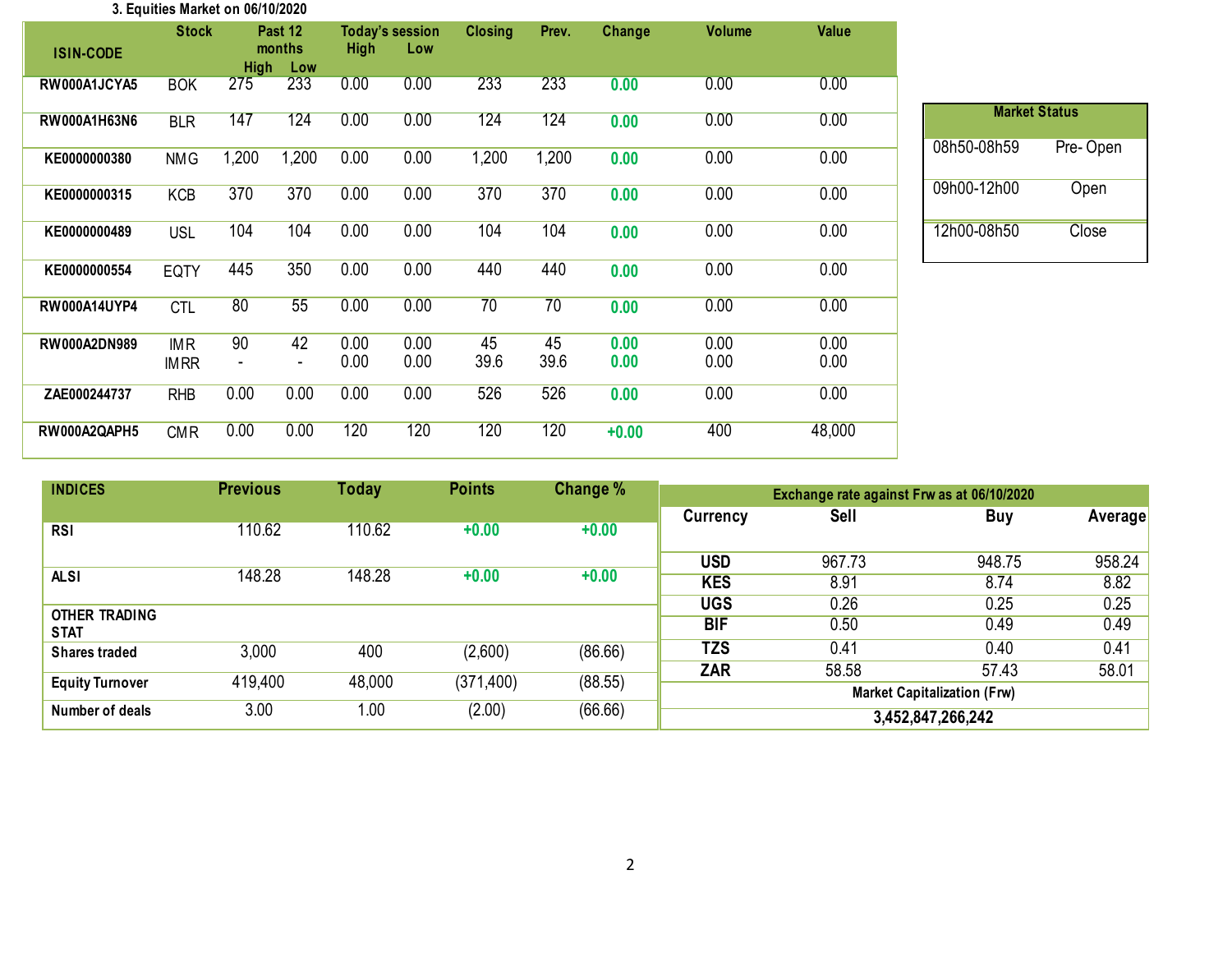

## **5. Bond market on 06/10/2020**

A**.** Government bonds

| <b>ISIN-CODE</b>    | <b>Status</b> | <b>Security</b> | <b>Maturity</b> | <b>Coupon rate</b> | Close.       | Prev.        | <b>Bids</b> | <b>Offers</b> | <b>Bond traded</b> |
|---------------------|---------------|-----------------|-----------------|--------------------|--------------|--------------|-------------|---------------|--------------------|
|                     |               |                 |                 |                    | <b>Price</b> | <b>Price</b> |             |               |                    |
| RW000A1ZTAM0        |               | FXD4/2014/7yrs  | 19/11/2021      | 12.475%            | 108.75       | 106.85       | 0.00        | 0.00          | 0.00               |
| <b>RW000A1Z2RJ7</b> |               | FXD2/2015/10yrs | 25/05/2025      | 12.925%            | 104          | 101.72       | 0.00        | 0.00          | 0.00               |
| <b>RW000A187NK1</b> |               | FDX1/2016/5yrs  | 19/02/2021      | 12.00%             | 103.4        | 103.32       | 0.00        | 0.00          | 0.00               |
| RW000A182K48        |               | FXD2/2016/15Yrs | 09/05/2031      | 13.5%              | 104.7        | 102          | 0.00        | 0.00          | 0.00               |
| RW000A185V91        |               | FXD 3/2016/5Yrs | 20/08/2021      | 12.25%             | 102          | 102          | 0.00        | 0.00          | 0.00               |
| RW000A19D0U5        |               | FXD1/2017/5Yrs  | 18/02/2022      | 12.375%            | 102.2        | 104.4        | 0.00        | 0.00          | 0.00               |
| RW000A19JG53        |               | FXD2/2017/7Yrs  | 17/05/2024      | 12.675%            | 104.2        | 103.3        | 0.00        | 0.00          | 0.00               |
| <b>RW000A19NL84</b> |               | FXD3/2017/5Yrs  | 19/08/2022      | 12.200%            | 103.5        | 102.2        | 0.00        | 0.00          | 0.00               |
| RW000A19S1Q4        | Re-opened     | FXD4/2017/7Yrs  | 15/11/2024      | 12.40%             | 108          | 104          | 0.00        | 0.00          | 0.00               |
| RW000A19W8Z4        |               | FXD1/2018/5Yrs  | 17/02/2023      | 11.80%             | 102.5        | 103          | 0.00        | 0.00          | 0.00               |
| <b>RW000A19HS6</b>  | Re-opened     | FXD2/2018/10Yrs | 12/05/2028      | 12.50%             | 103          | 102.1        | 0.00        | 0.00          | 0.00               |
| RW000A194997        | Re-opened     | FXD3/2018/15Yrs | 05/08/2033      | 12.9%              | 101.35       | 103.6        | 0.00        | 0.00          | 0.00               |
| RW000A2RUZ00        |               | FXD4/2018/3Yrs  | 19/11/2021      | 11.150%            | 106.87       | 106          | 0.00        | 0.00          | 0.00               |
| RW000A2RYEG9        | Re-opened     | FXD1/2019/7Yrs  | 13/02/2026      | 11.850%            | 104          | 103          | 0.00        | 0.00          | 0.00               |
| RW000A2R26W1        | Re-opened     | FXD2/2019/5Yrs  | 17/05/2024      | 11.300%            | 105.1        | 103.57       | 0.00        | 0.00          | 0.00               |
| RW000A2R64M3        | Re-opened     | FXD3/2019/20Yrs | 29/07/2039      | 13.250%            | 103          | 101.3        | 0.00        | 0.00          | 0.00               |
| <b>RW000A2SA2Y9</b> | Re-opened     | FXD4/2019/3Yrs  | 18/11/2022      | 10.950%            | 104.549      | 103.37       | 0.00        | 0.00          | 0.00               |
| <b>RW000A2SA2Z6</b> | Re-opened     | FXD5/2019/7Yrs  | 13/11/2026      | 11.550%            | 104.7        | 103.4462     | 0.00        | 0.00          | 0.00               |
| <b>RW000A2SB2X0</b> |               | FXD1/2020/3Yrs  | 20/01/2023      | 10.800%            | 100          | 100          | 0.00        | 0.00          | 0.00               |
| <b>RW000A28UBB2</b> | Re-opened     | FXD2/2020/15Yrs | 02/02/2035      | 12.550%            | 104.5        | 101.27       | 0.00        | 0.00          | 0.00               |
| <b>RW000A28VKN6</b> |               | FXD3/2020/3Yrs  | 24/03/2023      | 10.650%            | 102.2        | 102          | 0.00        | 0.00          | 100,000            |
| <b>RW000A28XYS2</b> | Re-opened     | FXD4/2020/10Yrs | 10/05/2030      | 12.150%            | 104.89       | 104.3        | 0.00        | 0.00          | 2,400,000          |